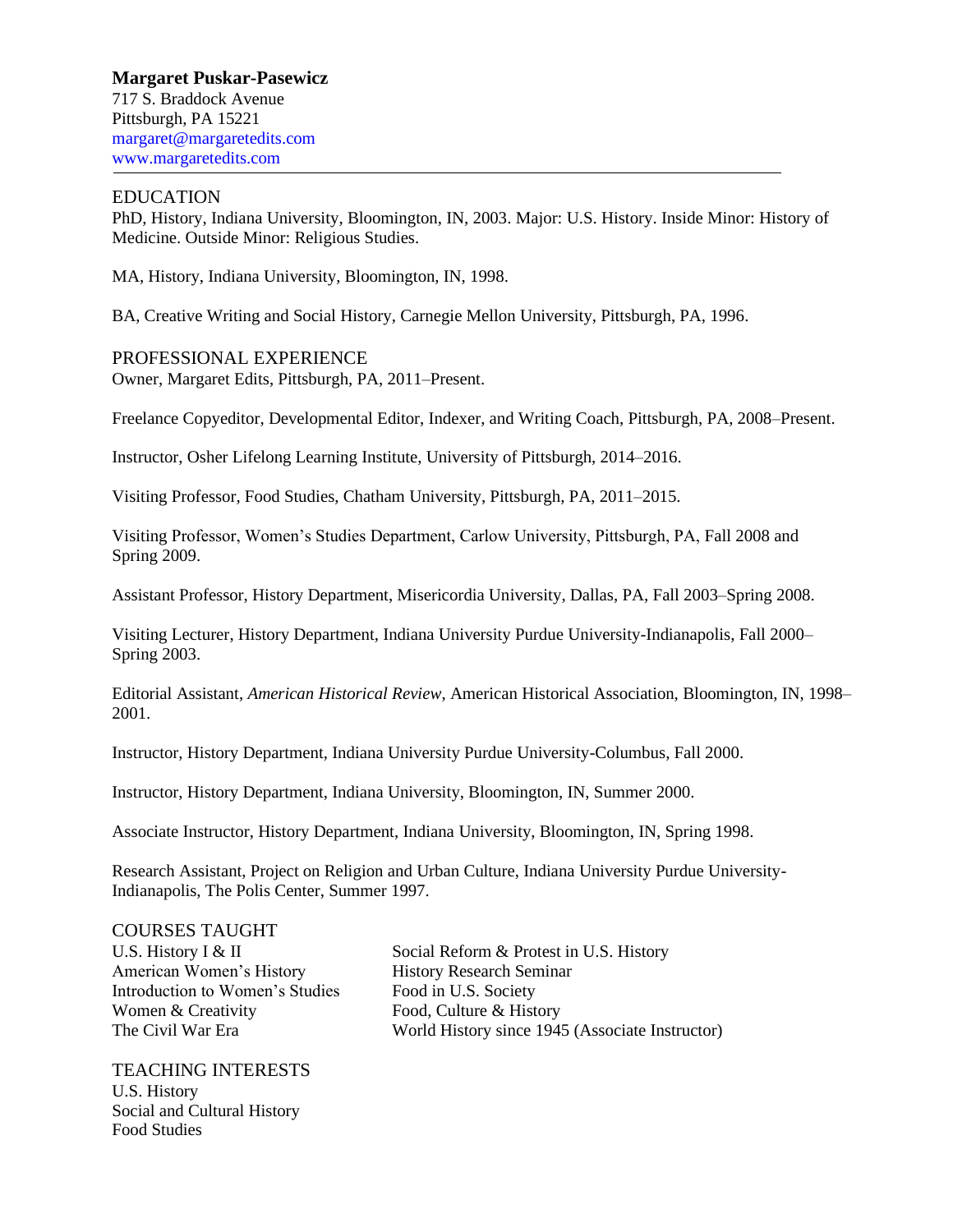## PUBLICATIONS Books & Book Chapters *Cultural Encyclopedia of Vegetarianism*, editor, Westport, CT: Greenwood Publishing Group, 2010.

"Kitchen Sisters and Disagreeable Boys: Debates over Meatless Diets in Nineteenth Century Shaker Communities" in Etta Madden and Martha Finch, editors, *Eating in Eden: Food in American Utopias*, Lincoln: University of Nebraska Press, 2006.

### Encyclopedia Entries

"Ethnic Cookbooks" and "The Shakers" in Andrew F. Smith, ed., *The Encyclopedia of Food and Drink in*  America, 2<sup>nd</sup> ed. New York: Oxford University Press, 2012.

### Book Reviews

*Stir It Up: Home Economics in American Culture*, by Megan J. Elias, *CHOICE* (Oct. 2009).

*Of Victorians and Vegetarians: The Vegetarian Movement in Nineteenth-Century Britain,* by James Gregory*, Journal of British Studies,* 48, no. 2 (April 2009): 534–536.

*The Madness of Mary Lincoln,* by Jason Emerson*, CHOICE* (Aug. 2008).

*Health Security for All: Dreams of Universal Health Care in America,* by Alan Derickson, *CHOICE* (Jan. 2006).

*American Nonviolence: The History of an Idea,* by Ira Chernus, *CHOICE* (June 2005).

*"O Sisters Ain't You Happy": Gender, Family, and Community among the Harvard and Shirley Shakers, 1781–1918,* by Suzanne R. Thurman, H-Communal-Societies (Aug. 2002).

## SCHOLARLY PRESENTATIONS

"Developing Your Dissertation into a Book," American Historical Association Annual Meeting, Chicago, Jan. 2019.

"Abstention, Consumption, and the Body: Vegetarianism in 19th-Century America," Invited Seminar for the Susquehanna University Medical Humanities Initiative, Feb. 20, 2007.

"'A Plain and Temperate Diet': Vegetarianism and Orthodox Medical Practitioners in the 1820s and 1830s," American Association for the History of Medicine Annual Meeting, Birmingham, AL, April 2005.

"Fasting for America: Vegetarianism at the Turn of the Twentieth Century," Mid-Atlantic Popular Culture Association/American Culture Association Annual Meeting, Buffalo, NY, Nov. 2004.

"'Meatless Diets' and 'Universal Peace': Revisioning Abstention and Nonviolence in Nineteenth-Century America," American Historical Association Annual Meeting, Washington, DC, Jan. 2004.

"Vegetarianism & Orthodox Medical Practitioners: The New Hampshire Medical Society in the 1830s," New Hampshire Historical Society, Concord, NH, Oct. 5, 2001.

"'For the Good of the Whole': Vegetarianism among the Shakers," Communal Studies Association Annual Meeting, New Harmony, IN, Sept. 2001.

"Sources on Nineteenth-Century Vegetarianism at the Massachusetts Historical Society," Massachusetts Historical Society, Boston, MA, July 25, 2001.